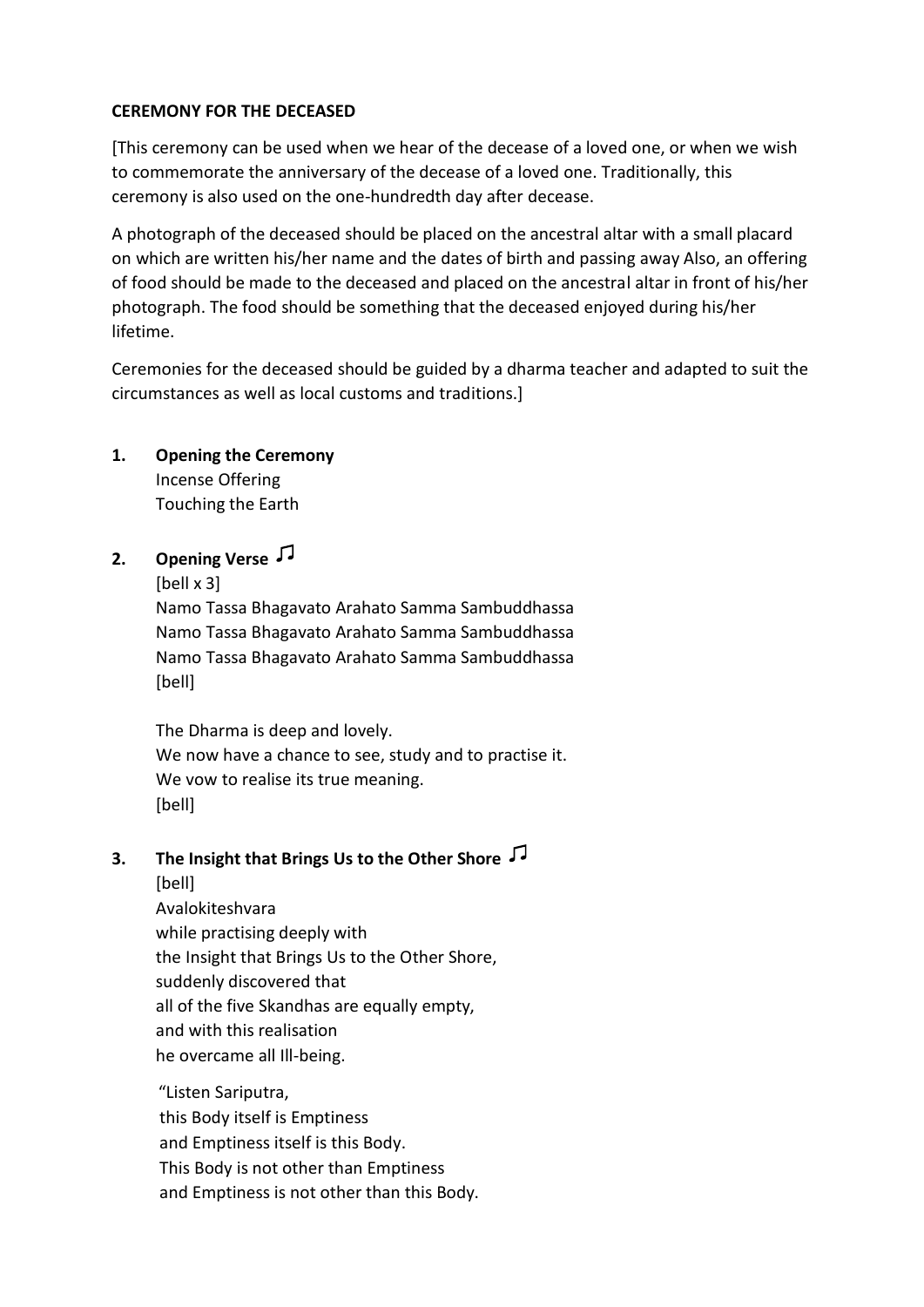The same is true of Feelings, Perceptions, Mental Formations, and Consciousness.

Listen Sariputra, all phenomena bear the mark of Emptiness; their true nature is the nature of no Birth no Death, no Being no Non-being, no Defilement no Immaculacy, no Increasing no Decreasing.

That is why in Emptiness, Body, Feelings, Perceptions, Mental Formations and Consciousness are not separate self entities.

The Eighteen Realms of Phenomena which are the six Sense Organs, the six Sense Objects, and the six Consciousnesses are also not separate self entities.

The Twelve Links of Interdependent Arising and their Extinction are also not separate self entities. Ill-being, the Causes of Ill-being, the End of Ill-being, the Path, insight and attainment, are also not separate self entities.

Whoever can see this no longer needs anything to attain.

Bodhisattvas who practise the Insight that Brings Us to the Other Shore see no more obstacles in their mind, and because there are no more obstacles in their mind, they can overcome all fear, destroy all wrong perceptions and realise Perfect Nirvana.

All Buddhas in the past, present and future by practising the Insight that Brings Us to the Other Shore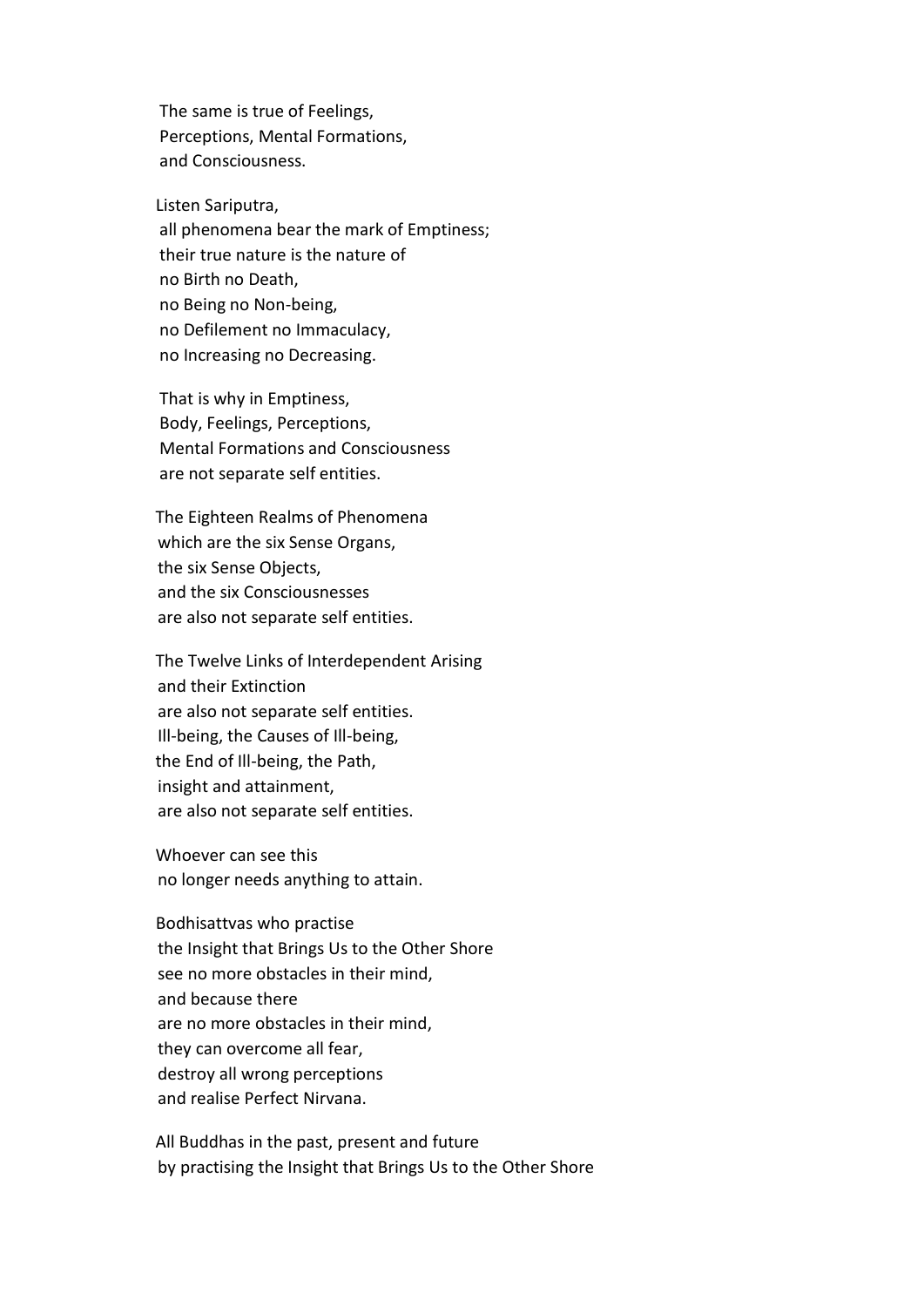are all capable of attaining Authentic and Perfect Enlightenment..

Therefore Sariputra, it should be known that the Insight that Brings Us to the Other Shore is a Great Mantra, the most illuminating mantra, the highest mantra, a mantra beyond compare, the True Wisdom that has the power to put an end to all kinds of suffering.

Therefore let us proclaim a mantra to praise the Insight that Brings Us to the Other Shore.

*Gate, Gate, Paragate, Parasamgate, Bodhi Svaha! Gate, Gate, Paragate, Parasamgate, Bodhi Svaha! Gate, Gate, Paragate, Parasamgate, Bodhi Svaha!"*

[Bell x 2]

#### **4. Introductory Words**

[Adapt as appropriate]

Today the community has gathered to recite and practise the sutras, to invoke the Buddhas' and Bodhisattvas' names, to make offerings and to transfer the merits to [*name of deceased*] on the anniversary of the day of their decease. The children, relatives and friends of [*name of deceased*] are here to take part in the ceremony.

We ask the community to listen with a quiet mind. Parents and grandparents, whether they are still alive or have left this life, are present in their children and grandchildren. The life of children and grandchildren is the life of the parents and the grandparents. The life of the ancestors carries on in the life of the children and grandchildren. According to the teaching of the Buddha, the peace and joy of the children and grandchildren are the peace and joy of the parents, grandparents and all ancestors. With a feeling of calm, clarity and peace we will make possible the calm, clarity and peace of those who have left this life.

Please will the children, grandchildren and close relatives of [*name of deceased*] stand before the Three Jewels, join your palms and touch the Earth to the Buddhas and Bodhisattvas.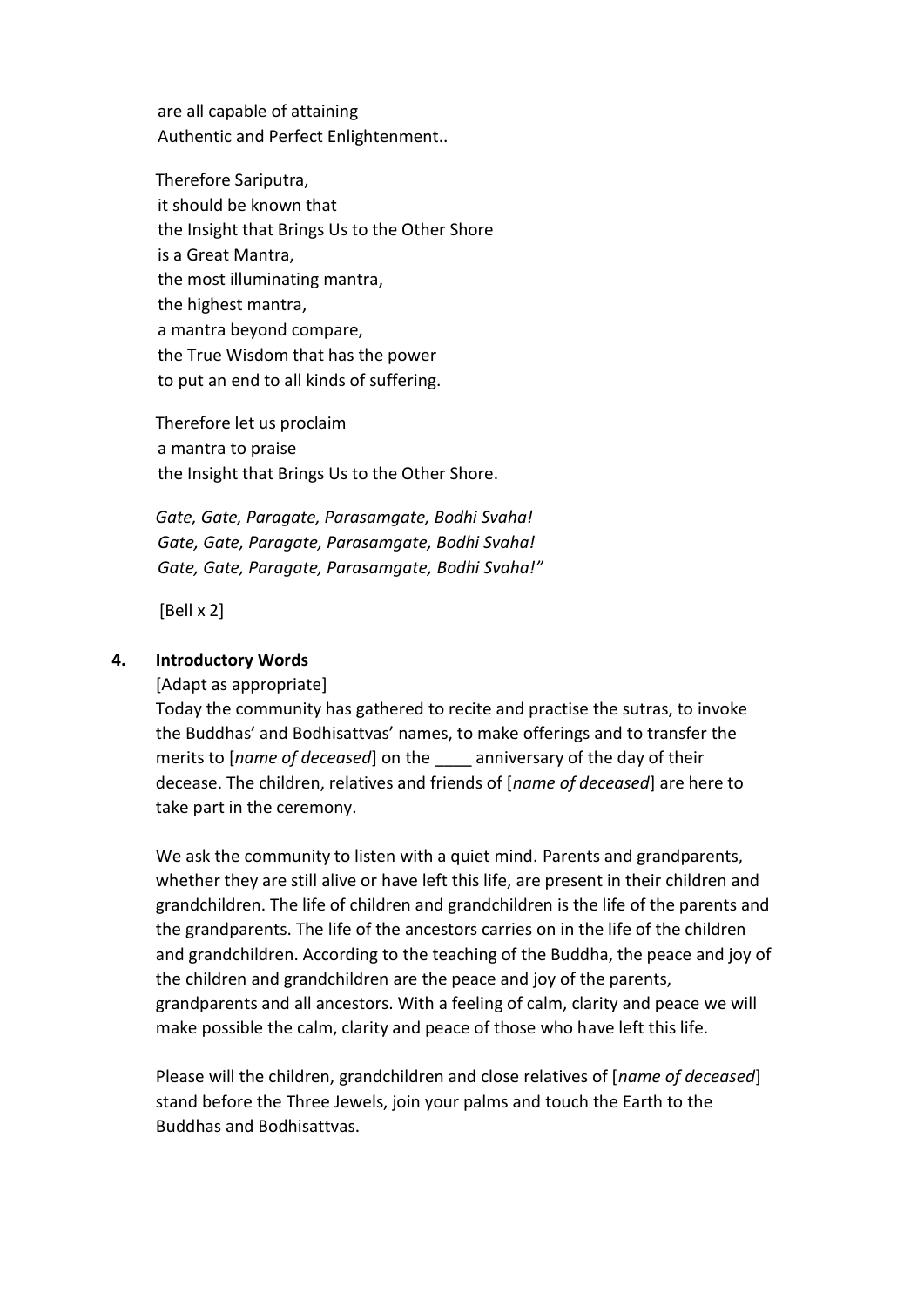## **5. Touching the Earth**

[Recited by head of ceremony as relatives touch the Earth]

Offering light in the Ten directions, the Buddha, the Dharma and the Sangha, to whom we bow in gratitude. [bell]

Teaching and living the way of awareness in the very midst of suffering and confusion, Shakyamuni Buddha, the Fully Enlightened One, to whom we bow in gratitude. [bell]

Cutting through ignorance, awakening our hearts and our minds, Manjushri, the Bodhisattva of Great Understanding, to whom we bow in gratitude. [bell]

Working mindfully, working joyfully for the sake of all beings, Samantabhadra, the Bodhisattva of Great Action, to whom we bow in gratitude. [bell]

Seed of awakening and loving kindness in children and all beings, Maitreya, the Buddha to-be-born, to whom we bow in gratitude. [bell]

Seeing the Buddha in everyone, Sadaparibhuta, the Bodhisattva of Constant Respect, to whom we bow in gratitude. [bell]

Mother of Buddhas, Bodhisattvas and all beings, nourishing, holding and healing all, Bodhisattva Gaia, Great Mother Earth, precious jewel of the cosmos, to whom we bow in gratitude. [bell]

Showing the way fearlessly and compassionately, the stream of all our Ancestral Teachers, to whom we bow in gratitude. [bell x 2]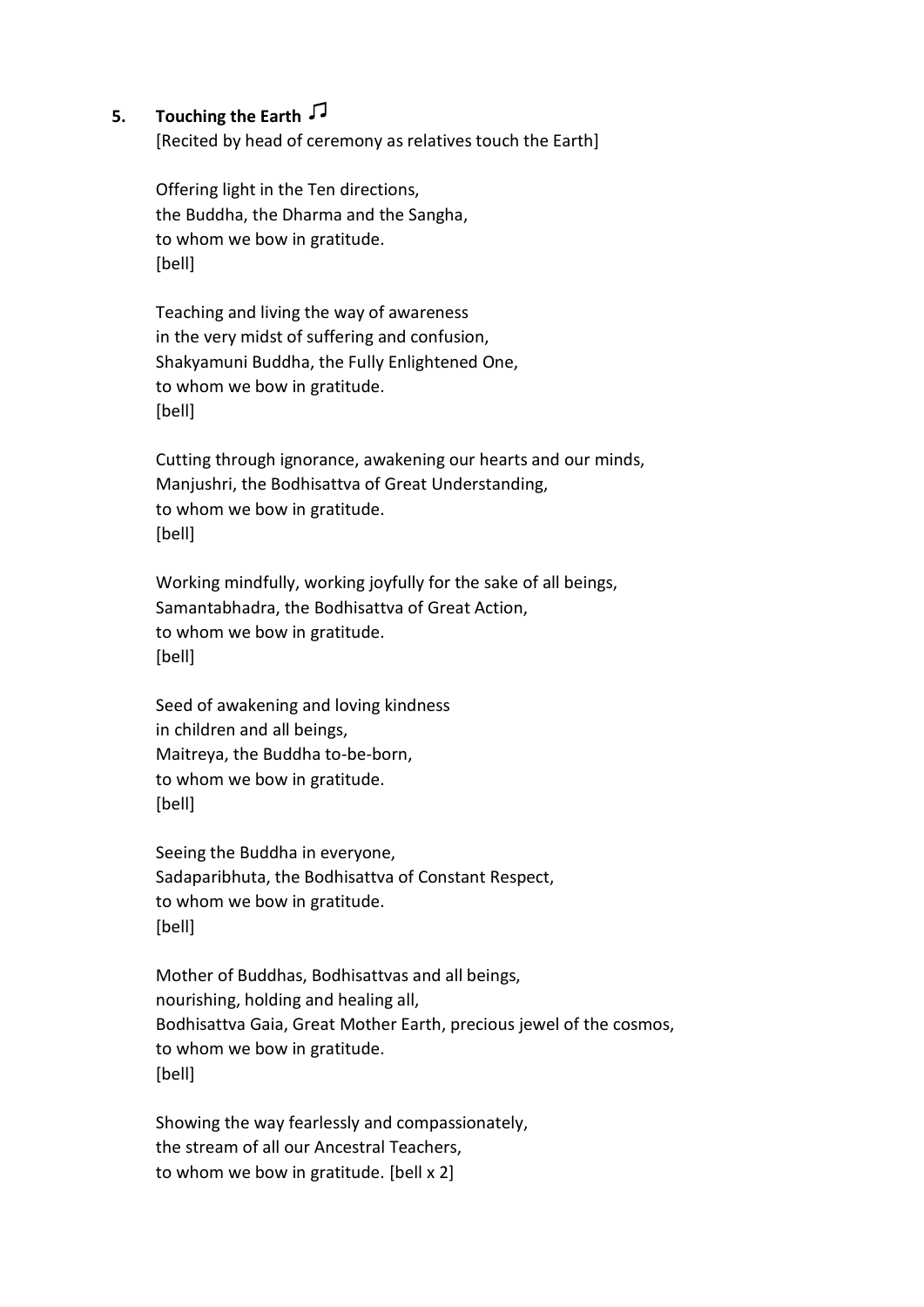#### **6. Contemplation on No-Coming, No-Going**

This body is not me. I am not limited by this body. I am life without boundaries. I have never been born, and I have never died.

Look at the ocean and the sky filled with starts, manifestations from my wondrous True Mind.

Since before time, I have been free. Birth and death are only doors through which we pass, sacred thresholds on our journey. Birth and death are a game of hide-and-seek.

So laugh with me, hold my hand, let us say good-bye, say good-bye, to meet again soon. We meet today. We will meet again tomorrow. We will meet at the source every moment. We meet each other in all forms of life. [bell]

## **7. Invocation of the Buddhas and Bodishattvas Introductory Verse**

[Chanted by head of ceremony] The river of attachment carries living beings away to the sea of suffering, where waves of afflictions rise by the thousands to submerge us. In order to transcend the wheel of samsara, with one-pointed concentration we invoke the names of Buddha.

#### **Recitation**

[All chant each name three times] Namo Shakyamunaye Buddhaya [Homage to Shakyamuni Buddha, the Fully Awakened One] [bell]

Namo Amitabhaya Buddhaya [Homage to the Buddha of Infinite Light] [bell]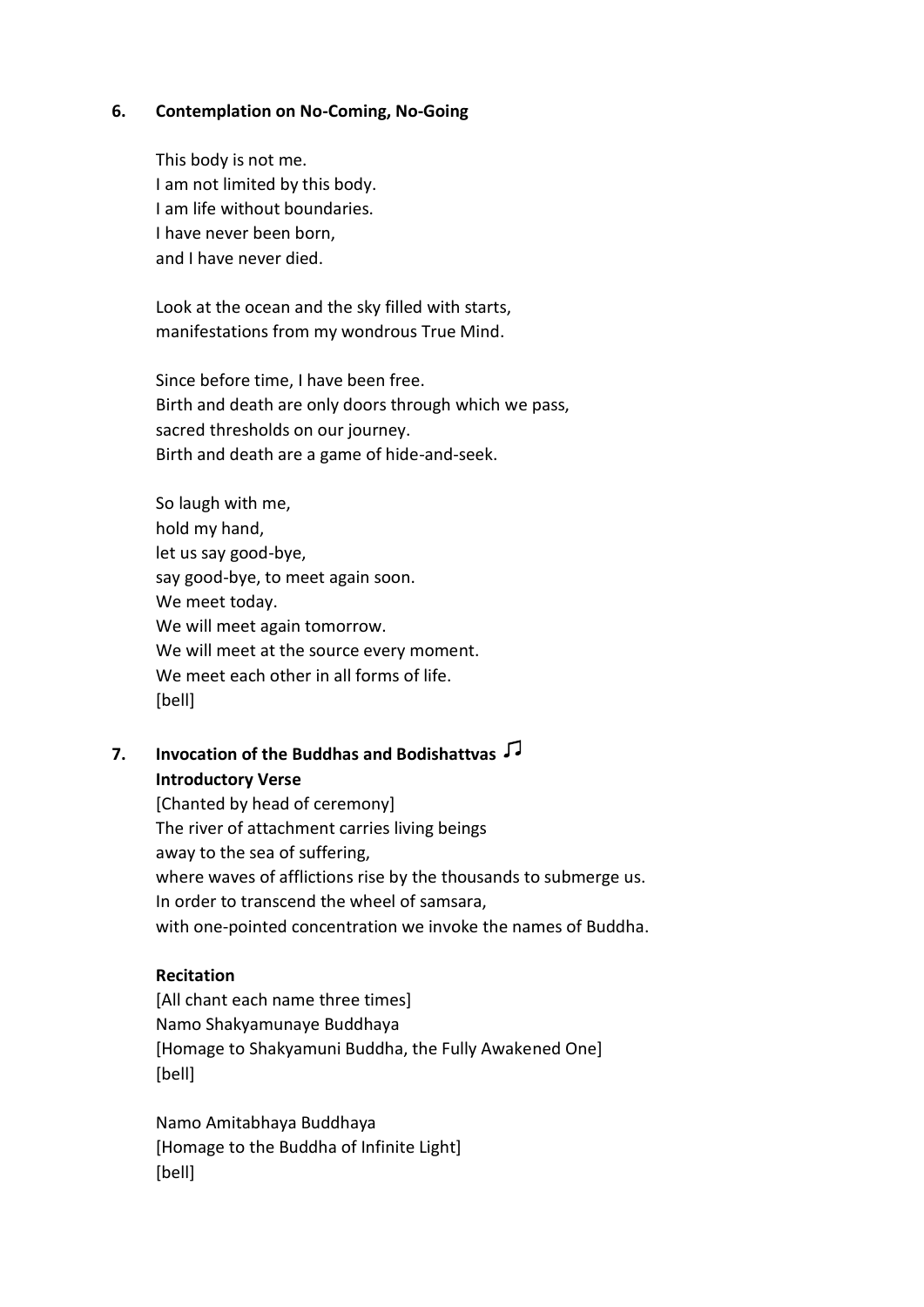Namo Manjushriye Bodhisattvaya [Homage to Manjushri, Bodhisattva of Great Understanding] [bell]

Namo Samantabhadraya Bodhisattvaya [Homage to Samantabhadra, Bodhisattva of Great Action] [bell]

Namo Avalokiteshvaraya Bodhisattvaya [Homage to Avalokiteshvara, Bodishattva of Great Compassion] [bell]

Namo Kshitigarbhaya Bodhisattva [Homage to Kshitigarbha, Bodhisattva of Great Aspiration] [bell]

### **8. Beginning Anew**

With great respect, we turn towards the conqueror of all afflictions, offering heartfelt words of repentance. We have lived in forgetfulness for a long time. As we have not had the opportunity to encounter the Dharma, our habit energies have led us into suffering. We have made many mistakes out of unskilfulness. We have been blinded by our wrong perceptions for a very long time. Our heart's garden is sown with attachment, hatred and pride. In us are seeds of killing, stealing, sexual misconduct and lies. Our everyday deeds and words do damage. All these wrong actions are obstacles to our peace and joy. Let us begin anew. [bell]

We see that we have been thoughtless, straying from the path of mindfulness. We have stored up afflictions and ignorance, which have brought about so much aversion and sorrow. There are times we have been weary of life because we are so full of anxiety. Because we do not understand others, we are angry and resentful. First we try to reason with each other, then we blame. Every day the suffering increases, making the rift greater. There are days when we are unwilling to speak to each other, unwilling to look each other in the face.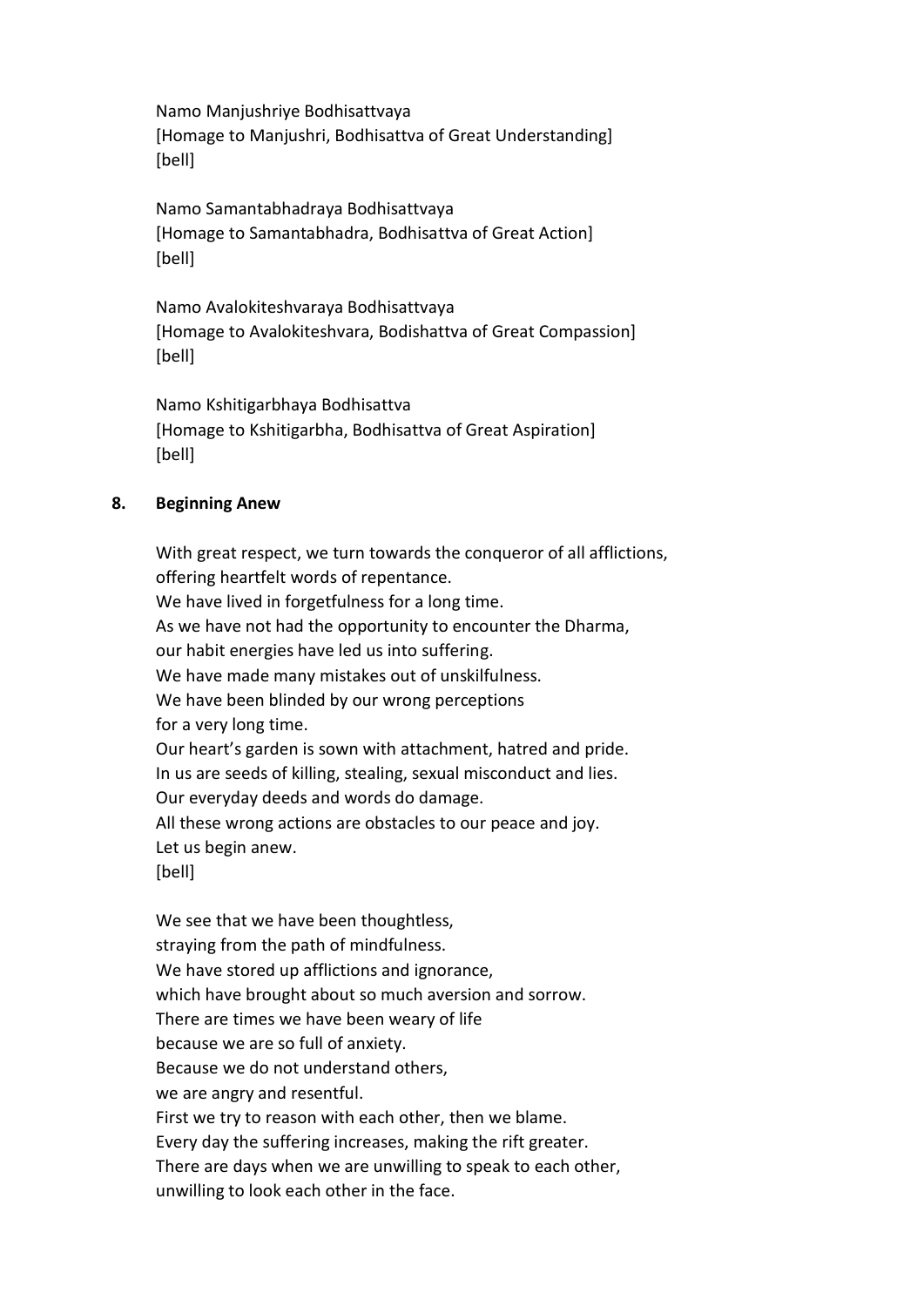And we create internal formations, which last for a long time. Now we turn to the Three Jewels. Sincerely recognising our errors, we bow our heads. [bell]

We know so well that in our consciousness are buried all the wholesome seeds seeds of love and understanding and seeds of peace and joy But because we do not know how to water them, the wholesome seeds do not sprout fresh and green. We continue to allow sorrow to overwhelm us until there is no light in our lives. When we chase after a distant happiness, life becomes but a shadow of the reality. Our mind is occupied by the past, or worrying about this or that in the future. We cannot let go of our anger, and we consider of no value the precious gifts of life which are already in our hands, thereby trampling on real happiness. As month follows month, we are sunk in sorrow. So now in the precious presence of the Buddha, fragrant with sandalwood incense, we recognise our errors and begin anew. [bell]

With all our heart we go for refuge, turning to the Buddhas in the Ten Directions and all the Bodhisattvas, noble disciples, and self-achieved Buddhas. Very sincerely we recognise our errors and the mistakes of our wrong judgments. Please bring the balm of clear water to pour on the roots of our afflictions. Please bring the raft of the true teachings to carry us over the ocean of sorrows. We vow to live an awakened life, to practise smiling and conscious breathing, and to study the teachings, authentically transmitted. Diligently we shall live in mindfulness. [bell]

We come back to live in the wonderful present, to plant our heart's garden with good seeds, and to make strong foundations of understanding and love. We vow to train ourselves in mindfulness and concentration,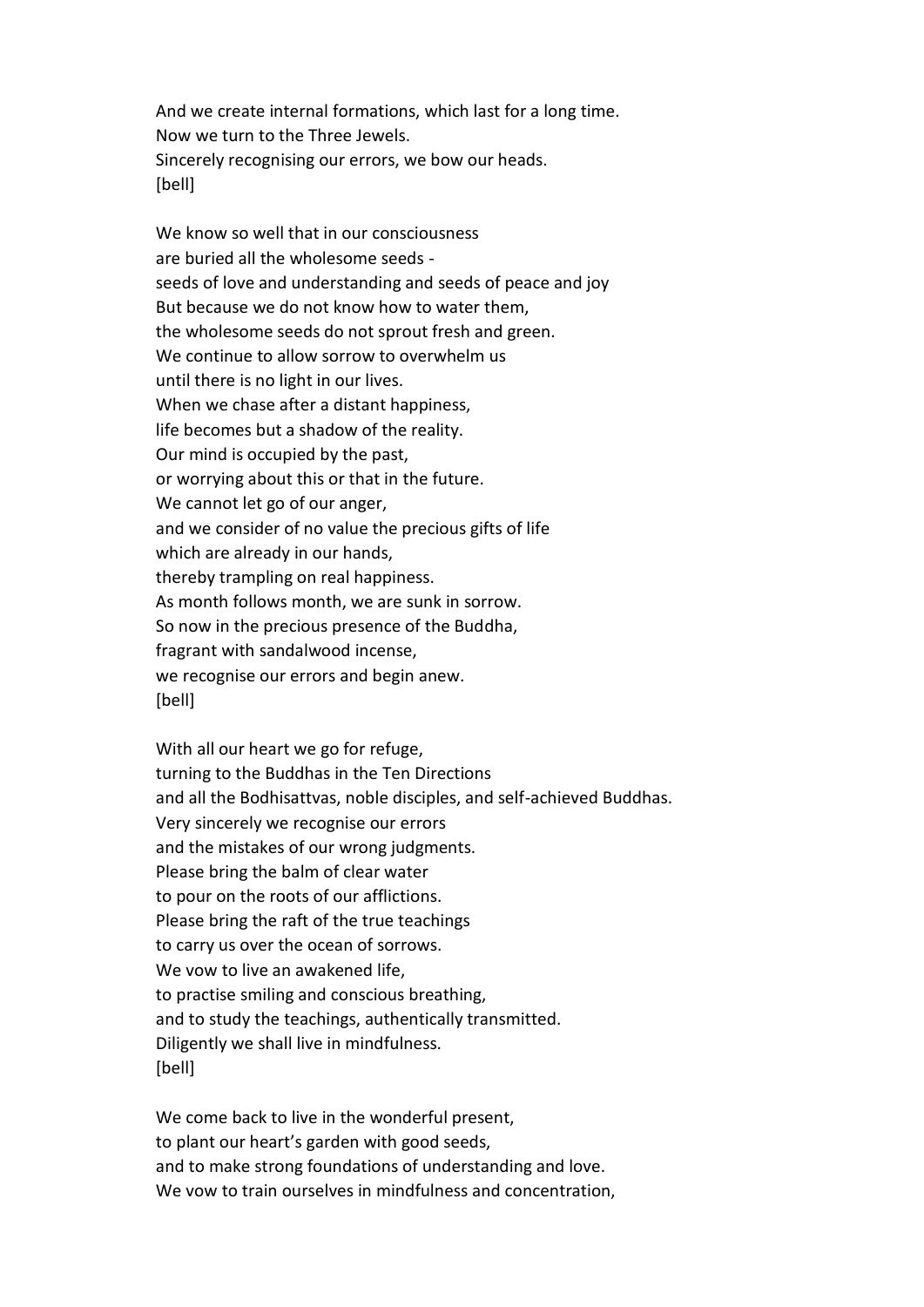practising to look and understand deeply to be able to see the nature of all that is, and so to be free of the bonds of birth and death. We learn to speak lovingly, to be affectionate, to care for others whether it is early morn or late afternoon, to bring the roots of joy to many places, helping people to abandon sorrow, to respond with deep gratitude to the kindness of parents, teachers and friends. With deep faith we light up the incense of our heart. We ask the Lord of Compassion to be our protector on the wonderful path of practice. We vow to practise diligently, cultivating the fruits of this path. [bell x 2]

## **9. The Refuge Chant**

Incense perfumes the atmosphere. A lotus blooms and the Buddha appears. The world of suffering and discrimination is filled with the light of the rising sun. As the dust of fear and anxiety settles, with open heart, one-pointed mind, I turn to the Three Jewels. [bell]

The Fully Enlightened One, beautifully seated, peaceful and smiling, a living source of understanding and compassion, to the Buddha I go for refuge. [bell]

The path of mindful living, leading to healing , joy and enlightenment, the way of peace, to the Dharma I go for refuge. [bell]

The loving an supportive community of practice, realising harmony, awareness and liberation, to the Sangha I go for refuge. [bell]

I am aware that the Three Gems are within my heart. I vow to realise them, practising mindful breathing and smiling,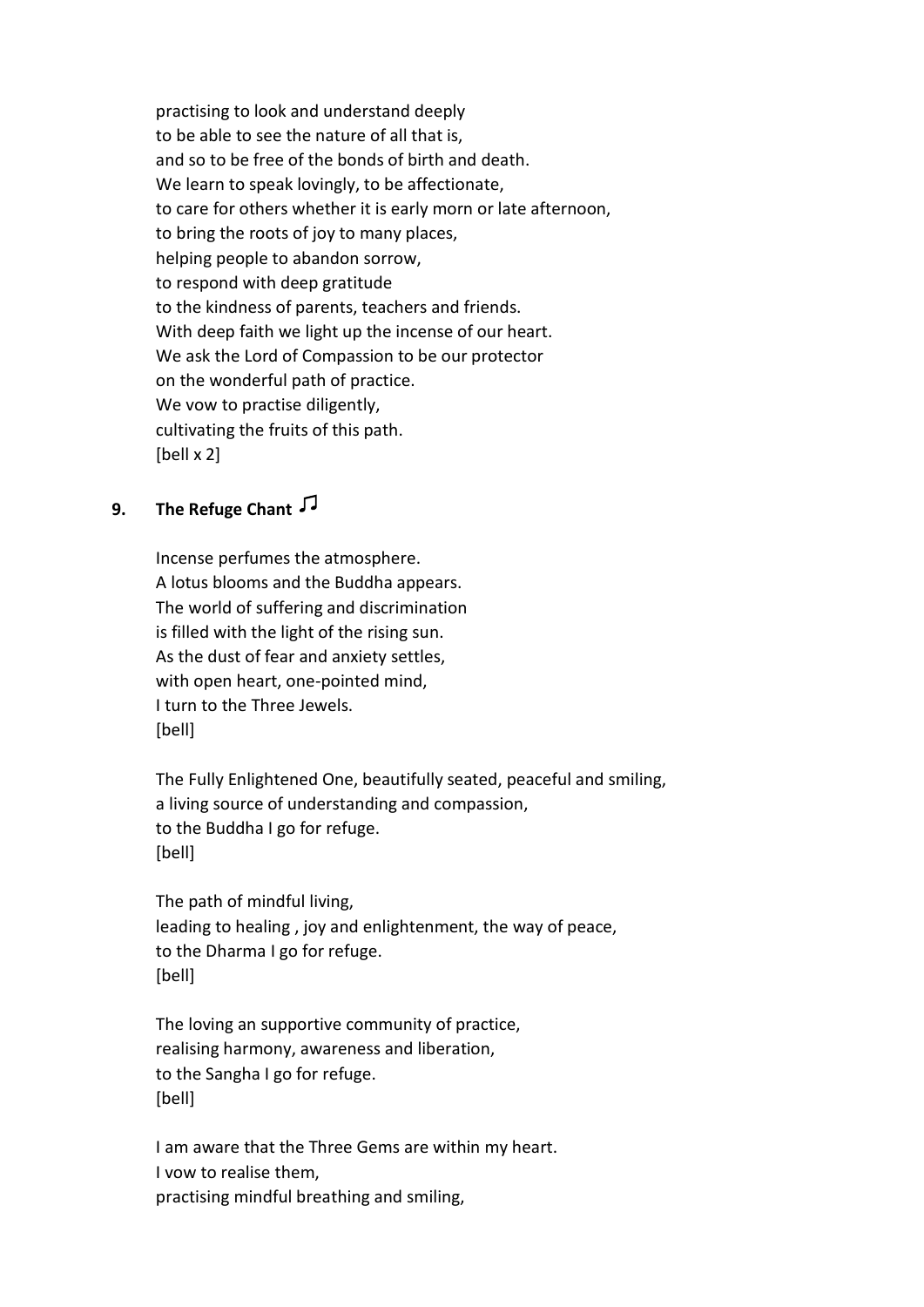looking deeply into things. I vow to understand living beings and their suffering, to cultivate compassion and living kindness, to practise joy and equanimity. [bell]

I vow to offer joy to one person in the morning, to help relieve the grief of one person in the afternoon, living simply and sanely with few possessions, keeping my body healthy. I vow to let go of all worries and anxiety in order to be light and free. [bell]

I am aware that I owe so much to my parents, teachers, friends and all beings. I vow to be worthy of their trust, to practise wholeheartedly so that understanding and compassion will flower, helping living beings be free from their suffering. May the Buddha, the Dharma and the Sangha support my efforts. [bell x 2]

# **10. The Three Refuges**

I take refuge in the Buddha, the one who shows me the way in this life. I take refuge in the Dharma, the way of understanding and of love. I take refuge in the Sangha, the community that lives in harmony and awareness. [Bell]

Dwelling in the refuge of Buddha, I clearly see the path of light and beauty in the world. Dwelling in the refuge of Dharma, I learn to open many doors on the path of transformation. Dwelling in the refuge of Sangha, shining light that supports me, keeping my practice free of obstruction. [Bell]

Taking refuge in the Buddha in myself, I aspire to help all people recognise their own awakened nature, realising the Mind of Love.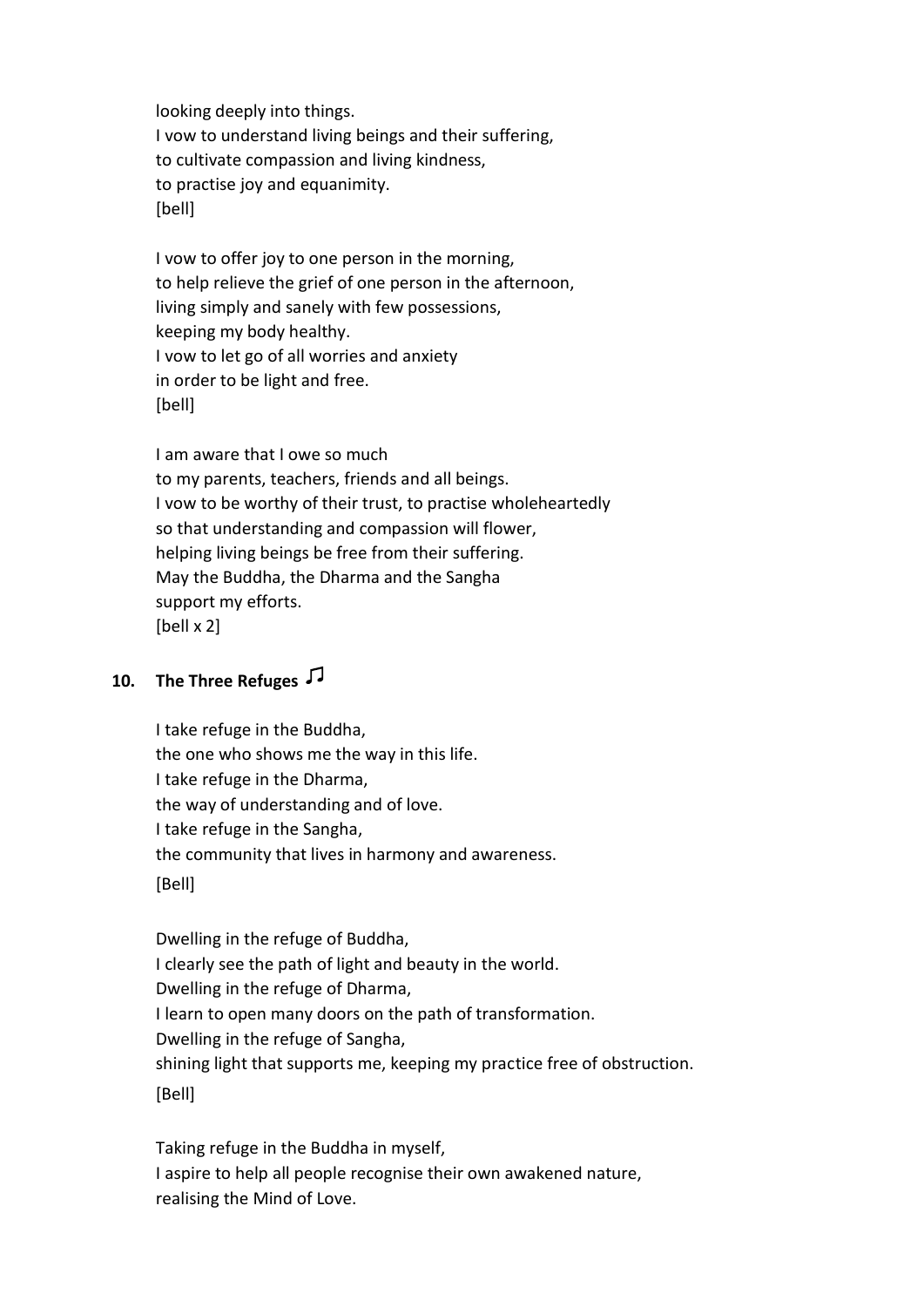Taking refuge in the Dharma in myself, I aspire to help all people fully master the ways of practice and walk together on the path of liberation. Taking refuge in the Sangha in myself, I aspire to help all people build Fourfold Communities to embrace all beings and support their transformation. [Bell x 2]

### **11. Mindfulness of the Deceased**

Brothers and Sisters, it is time to bring to mind [*name of deceased*] and to send the energy of loving kindness and compassion to him/her. Let us sit and enjoy our breathing for a moment, allowing [*name of deceased*] to be present with us now.

[Enjoy ten breaths in silence.]

Brothers and Sisters, please listen. The peace and joy of the entire world, including the worlds of the living and the dead, depend upon our own peace and joy in this moment. With all our heart and one-pointed mind, let us begin anew for the benefit of ourselves and our beloved ones.

## **12. Sharing the Merit**

Reciting the sutras, practising the way of awareness, gives rise to benefits without limit. We vow to share the fruits with all beings. We vow to offer tribute to parents, teachers, friends and numerous beings who give guidance and support along the path. [bell]

May we be born now in the Pure Land within the heart of a lotus flower. In the moment when the lotus blooms, we touch the reality of no-birth and no-dying. May Buddhas and Bodhisattvas be our companions on the wonderful path of practice. [bell]

May we end all afflictions so that understanding can arise, the obstacles of unwholesome acts be dissolved, and the fruit of awakening be fully realised. [bell]